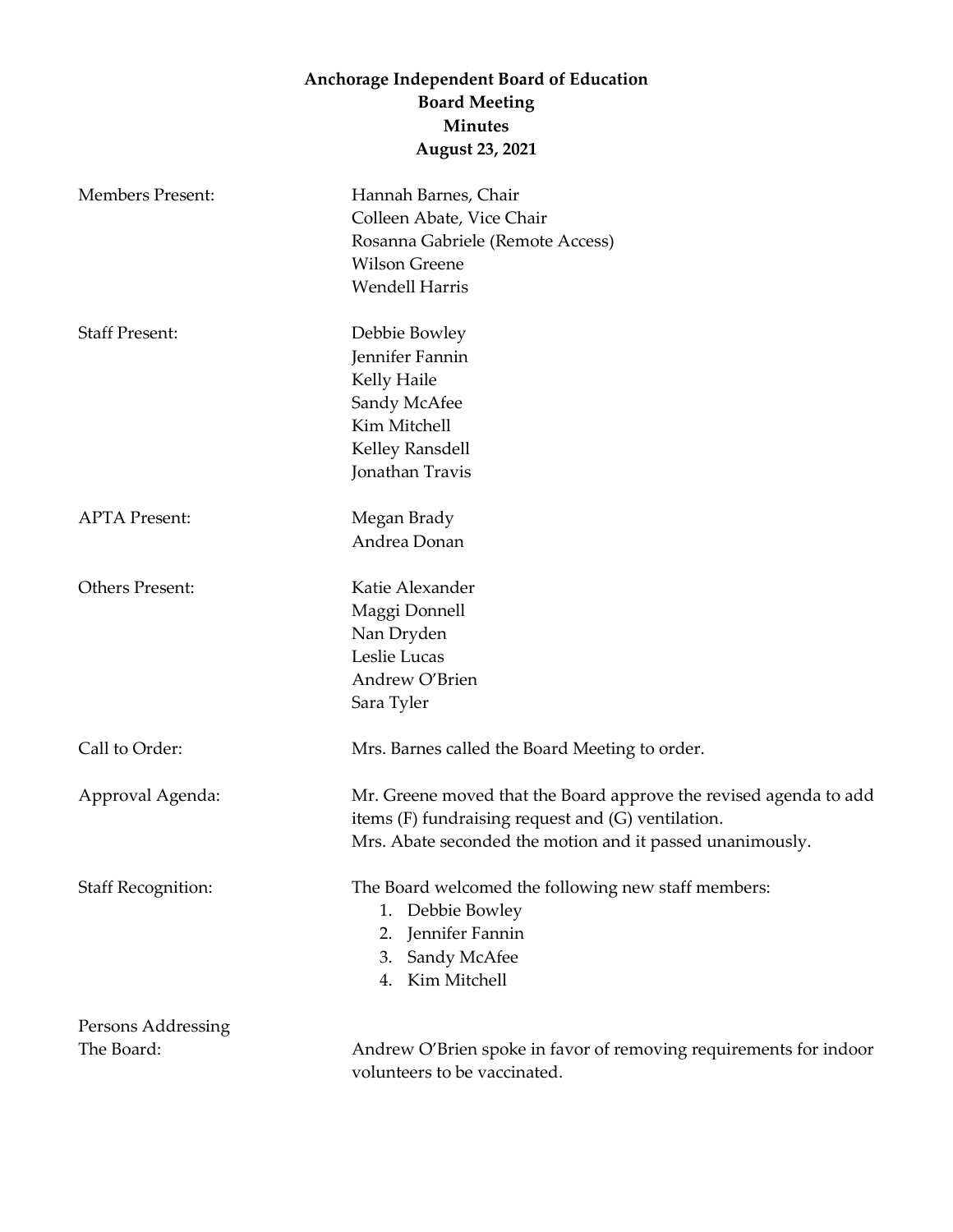| <b>Member Reports:</b>      | The Board reviewed the following special reports:                                                                                                                                                                                                                                                                                                                                                                                                                                                                                                                                                                       |
|-----------------------------|-------------------------------------------------------------------------------------------------------------------------------------------------------------------------------------------------------------------------------------------------------------------------------------------------------------------------------------------------------------------------------------------------------------------------------------------------------------------------------------------------------------------------------------------------------------------------------------------------------------------------|
|                             | 1. City Council Report (Oral)-Wendell Harris<br>a. Nothing related to school.<br>2. APTA Report (Oral)-Andrea Donan<br>a. Newcomers' event for incoming K & 1 classes with school<br>tour and presentation was well attended. The APTA plans<br>to continue this event next school year.<br>b. Online portion of orientation went well but will work<br>through the kinks for next school year.<br>c. Room Parent meeting will be held on August 31, 2021.<br>d. Screening Committee breakfast will be held on September<br>15, 2021.<br>e. Committee on Christmas in Anchorage continues to meet<br>to plan the event. |
|                             | 3. Other Reports<br>a. None                                                                                                                                                                                                                                                                                                                                                                                                                                                                                                                                                                                             |
| <b>Staff Reports:</b>       | The Board reviewed the following staff reports:<br>1. Personnel Report (Ms. Ransdell)<br>2. Curriculum Update (Ms. Haile)                                                                                                                                                                                                                                                                                                                                                                                                                                                                                               |
|                             | Conference Participation Schedule (Ms. Ransdell)<br>3.<br>School & Council Report (Mr. Terry)<br>4.                                                                                                                                                                                                                                                                                                                                                                                                                                                                                                                     |
|                             | Superintendent's Report (Ms. Ransdell)<br>5.<br>Strategic Plan Update (Ms. Ransdell)<br>6.<br>7. Data Dashboard (Ms. Ransdell)<br>8. Treasurer's Report (Mr. Travis)                                                                                                                                                                                                                                                                                                                                                                                                                                                    |
| Consent Items for Approval: |                                                                                                                                                                                                                                                                                                                                                                                                                                                                                                                                                                                                                         |
|                             | Vouchers<br>1.<br>Minutes of July 26, 2021 Regular Board Meeting<br>2.<br>Minutes of August 2, 2021 Regular Board Meeting<br>3.<br>4. 2021-2022 Class Sizes                                                                                                                                                                                                                                                                                                                                                                                                                                                             |
|                             | Mr. Greene moved that the Board approve the consent items.                                                                                                                                                                                                                                                                                                                                                                                                                                                                                                                                                              |

Mrs. Gabriele seconded the motion and it passed unanimously.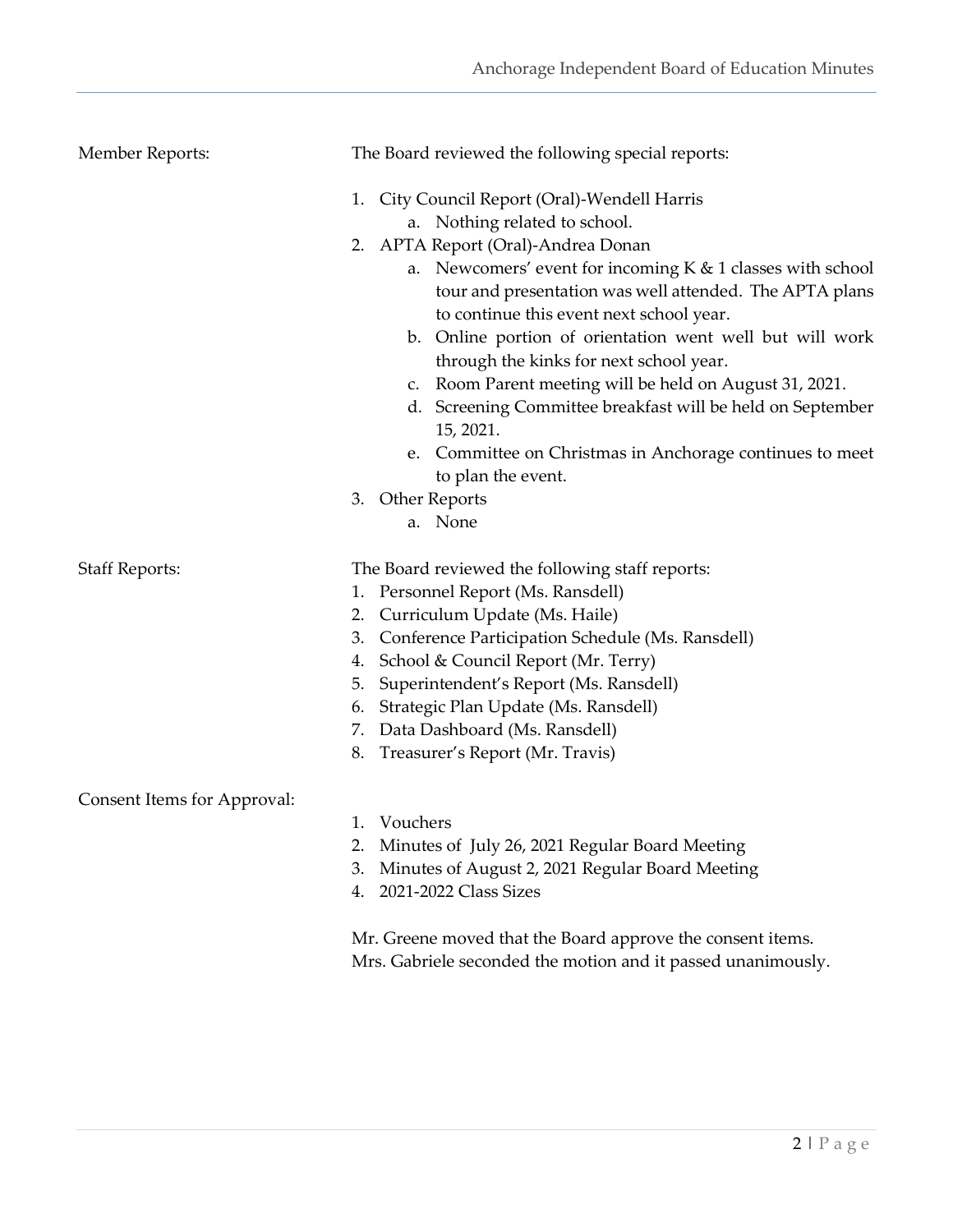| Approval of District Employment<br>Practices and Employment   |                                                                                                                                                                                                                                                                                                                                                                                                                                                          |
|---------------------------------------------------------------|----------------------------------------------------------------------------------------------------------------------------------------------------------------------------------------------------------------------------------------------------------------------------------------------------------------------------------------------------------------------------------------------------------------------------------------------------------|
| Management Plan:                                              | Mr. Greene moved that the Board approve the Employment Practices<br>and Employee Management Plan for Anchorage Independent School<br>District.<br>Mr. Harris seconded the motion and it passed.                                                                                                                                                                                                                                                          |
| Approval of Support the Council<br>For Better Education Inc.  |                                                                                                                                                                                                                                                                                                                                                                                                                                                          |
| Resolution:                                                   | Mr. Greene moved that the Board authorize Superintendent Kelley<br>Ransdell to take to support the Council for Better Education, Inc.<br>("CBE"), in its legal challenge to the unconstitutionality of the tax<br>credits in House Bill 563, including payment of \$180.22 dues related<br>to this school district's membership in CBE or its support of the<br>referenced legal challenge.<br>Mrs. Abate seconded the motion and it passed unanimously. |
| Approval of Revised 2021-2022<br>AISD Plan for Safe Return to |                                                                                                                                                                                                                                                                                                                                                                                                                                                          |
| In-Person Instruction:                                        | Mrs. Gabriele moved that the Board approve Mrs. Barnes and Mr.<br>Greene to work with Ms. Ransdell to revise 2021-2022 Anchorage<br>Independent School District Plan for Safe Return to In-Person<br>Instruction to remove the requirement that indoor volunteers be<br>vaccinated and to align indoor mask exemptions to those approved<br>by the Kentucky Board of Education.<br>Mrs. Abate seconded the motion and it passed unanimously.             |
| <b>Approval Resolution Relating</b><br>To Quarantine Leave    |                                                                                                                                                                                                                                                                                                                                                                                                                                                          |
| (702 KAR 1:191E):                                             | Mr. Greene moved that the Board approve the resolution of the<br>Anchorage Independent Board of Education relating to quarantine<br>leave during the 2021-2022 school year pursuant to 702 KAR 1:191E<br>Mr. Harris seconded the motion and it passed unanimously.                                                                                                                                                                                       |
| Approval of Fundraiser Request:                               | Mr. Greene moved that the Board approve the Class of 2022<br>fundraiser request of a donation jar at the Anchorage School Fall<br>Festival.<br>Mrs. Abate seconded the motion and it passed unanimously.                                                                                                                                                                                                                                                 |